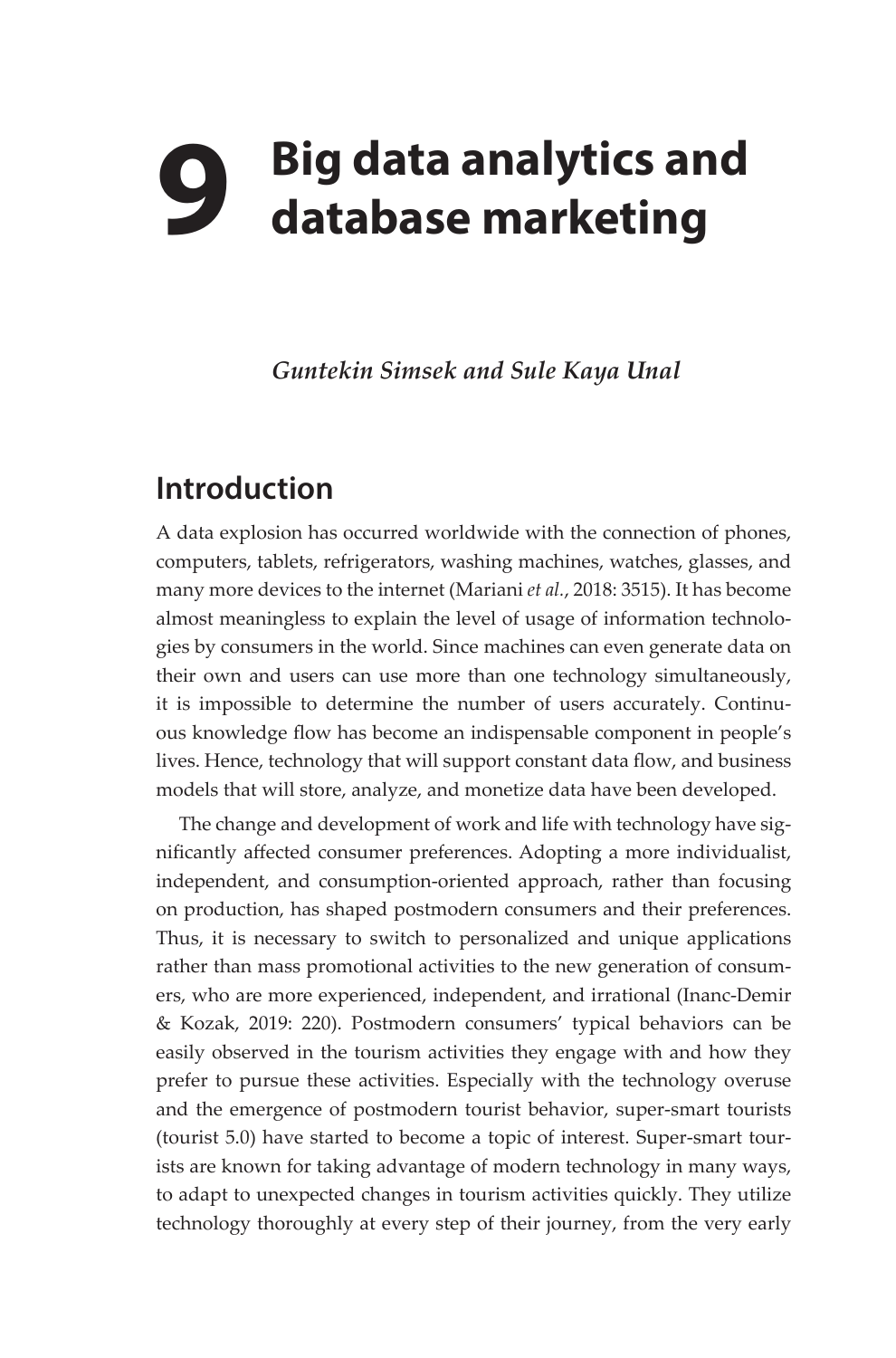stages of planning to the feedback after the trip. Therefore, super-smart tourists leave electronic traces and personal information on airline booking systems, hotel reservation systems, and restaurants, in addition to their traces on social media networks. The knowledge that can be derived from this provides businesses with a dynamic ability to integrate with internal and external communities (Fuchs *et al.*, 2014: 2).

The activities of tourists are recorded through various channels, and databases are created by tourism establishments. Database marketing is an approach used by tourist establishments to anticipate the need of current and potential customers to prepare products and services accordingly. Additionally, tourism establishments use websites, social media, and many other online platforms to investigate tourist behavior and their anticipation and satisfaction levels.

The collected data is further analyzed to improve the services and act when required. Tourism establishments use database marketing approaches intensively to increase efficiency and productivity, to create cross-selling opportunities, to make tourist segmentation and positioning, to predict tourist behavior, to develop products/services according to tourist expectations, and to reduce costs in their marketing activities.

To supply the smart product that the tourism industry needs, it is necessary to analyze the data produced on many devices. Activities of tourists are recorded through various channels and databases created by tourism establishments. The data produced by many devices contribute to the formation of a common communication terminology in the world (Wise  $\&$ Heidari, 2019: 23). These resources, derived from database communication, reveal which hotel tourists prefer, what they eat and drink, where they want to visit, and whether they are delighted or not. The quality of data, reliability of the source, interaction, and accessibility is crucial for tourism products and services to decide on suitable strategies. The quality of the data produced at any moment increases the potential of creating big data.

Big data is defined as adding value by processing all the structured and unstructured data collected from various places, such as social media posts, blogs, photographs, videos, and log files. Big data affects all sectors, and it should not be considered separately from the tourism industry, since it contains an enormous amount of data. Indeed, big data is a critical tool in database marketing. The data collected through the internet provides convenience in many areas of tourism, such as marketing, operations, human resources, and communication. Increasing travel organizations, online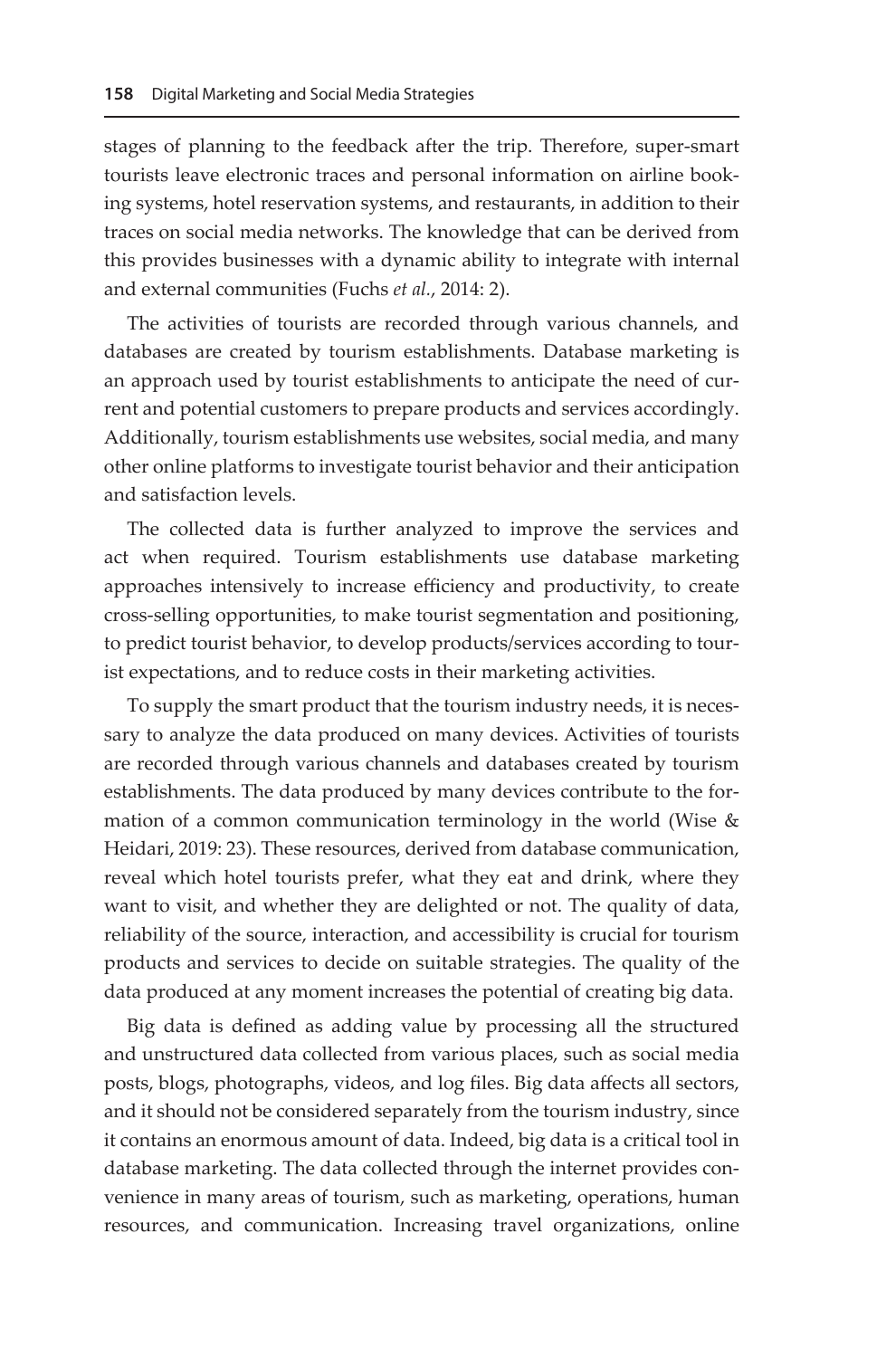experience ratings, clicks on the like button on blog sites, social media complaints, and call-center conversations require big data analytics to understand the customer's travel experience.

Big data analytics enables the emergence of meaningful and valuable information for establishments by analyzing large volumes of data. It also helps reveal consumer patterns and connections that are normally seen. Big data is used as a great tactical force in marketing to measure people's travel demands and greatly increases the sales capabilities of tourism establishments. Within the scope of big data analytics, data warehouse, data mining, data search, predictive analysis, deep learning, real-time monitoring, artificial intelligence, web crawler, internet robots, visualization, statistical process control, etc. approaches are adopted and evaluated.

This study will focus on how database marketing and big data analytics are used in the tourism industry, according to postmodern consumer anticipation. In this context, it aims to examine big data analysis and database marketing approaches in detail. The definition of database marketing and big data analysis, benefits, and challenges for tourism establishments will be evaluated. The approaches within the scope of big data analysis, which is an important strategic tool in database marketing, will be discussed, examples in the tourism industry will be revealed.

## **Literature review**

Nowadays, the value of establishments is mostly limited by the knowledge it contains. Therefore, it is necessary to protect and increase knowledgebased resources in order to be sustainable and maintain a competitive advantage (Fuchs *et al.*, 2014: 2). The knowledge use, which has become one of the primary marketing tools, is not one-sided. Also, it is one of the most important weapons of both the producer and the consumer. Knowledge technologies are no longer used only for businesses to accomplish their strategic goals. Consumers can now create their own content and market their own ideas (Dinis *et al.*, 2019: 4). The ability of the consumer to produce data according to her own wishes has caused a change in the market structure. For this reason, it is possible to talk about a global market based on knowledge obtained from real data.

Since the raw data is not meaningful by itself, it can only be made meaningful when processed and structured. The knowledge management hierarchy points to four stages: data, information, knowledge, and wisdom. Each of these stages is more important than the previous.